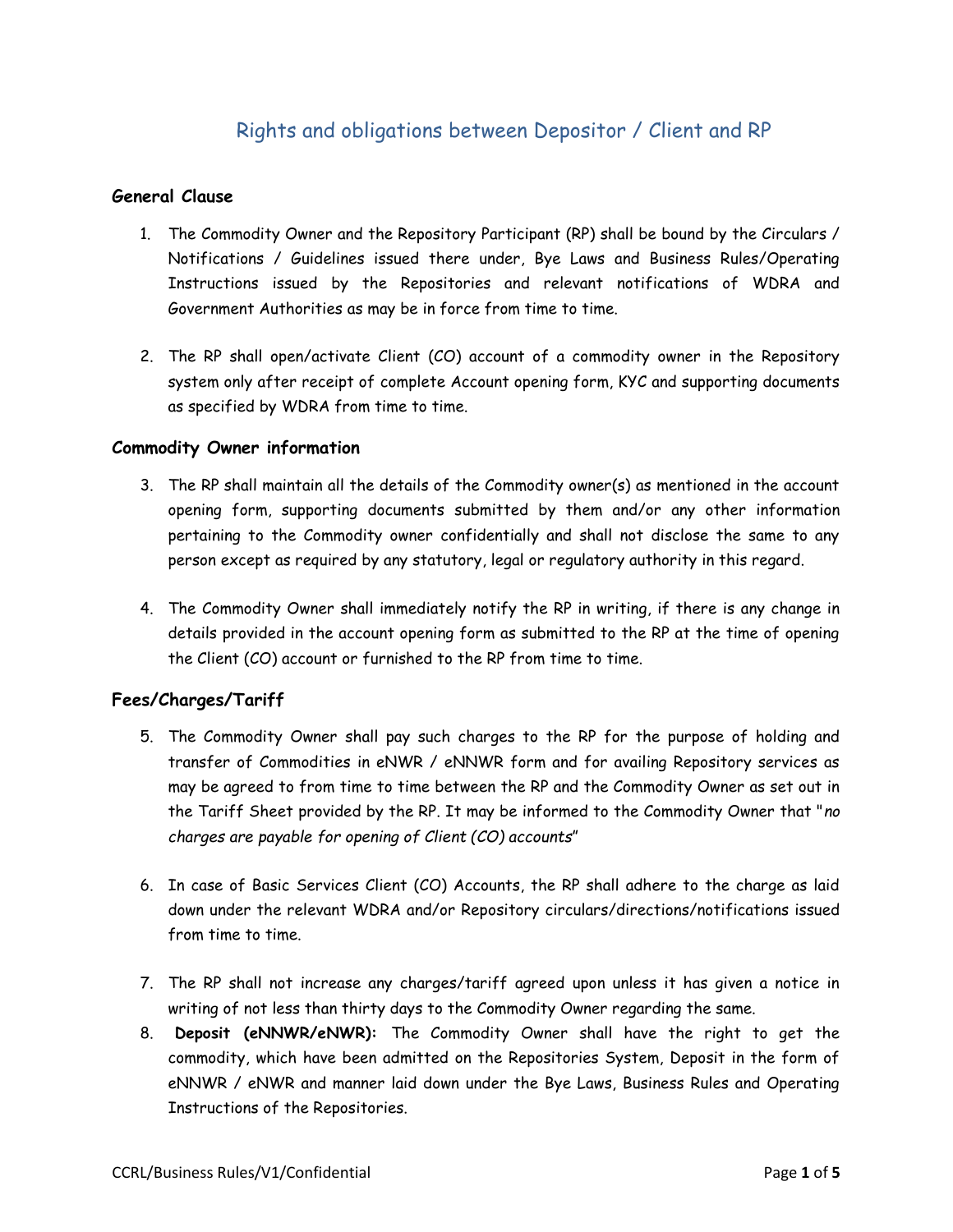### **Separate Accounts**

- 9. The RP shall open separate accounts in the name of each of the Commodity owners and Commodity of each Commodity owner shall be segregated and shall not be mixed up with the Commodity of other Commodity owners and/or RP's own Commodities held in eNNWR / eNWR form.
- 10. The RP shall not facilitate the Commodity Owner to create or permit any pledge and /or hypothecation or any other interest or encumbrance over all or any of such Commodities submitted for eNNWR/eNWR Generation and/or held in Client (CO) account except in the form and manner prescribed by Repositories and Bye-Laws/Operating Instructions/Business Rules of the Repositories.

### **Transfer of Commodities**

- 11. The RP shall affect transfer to and from the Client (CO) accounts of the Commodity Owner only on the basis of an order, instruction, direction or mandate duly authorized by the Commodity Owner and the RP shall maintain the original documents and the audit trail of such authorizations.
- 12. The Commodity Owner reserves the right to give standing instructions with regard to the credition of Commodity in his Client (CO) account in the form of eNNWR /eNWR and the RP shall act according to such instructions.

# **Statement of account**

- 13. The RP shall provide statements of accounts to the Commodity Owner in such form and manner and at such time as agreed with the Commodity Owner and as specified by SEBI/Repository in this regard.
- 14. However, if there is no transaction in the Client (CO) account, or if the balance has become Nil during the year, the RP shall send one physical statement of holding annually to such COs and shall resume sending the transaction statement as and when there is a transaction in the account.
- 15. The RP may provide the services of issuing the statement of Client (CO) accounts in an electronic mode if the Commodity Owner so desires. The RP will furnish to the Commodity Owner the statement of Client (CO) accounts under its digital signature, as governed under the Information Technology Act, 2000. However if the RP does not have the facility of providing the statement of Client (CO) account in the electronic mode, then the RP shall be obliged to forward the statement of Client (CO) accounts in physical form.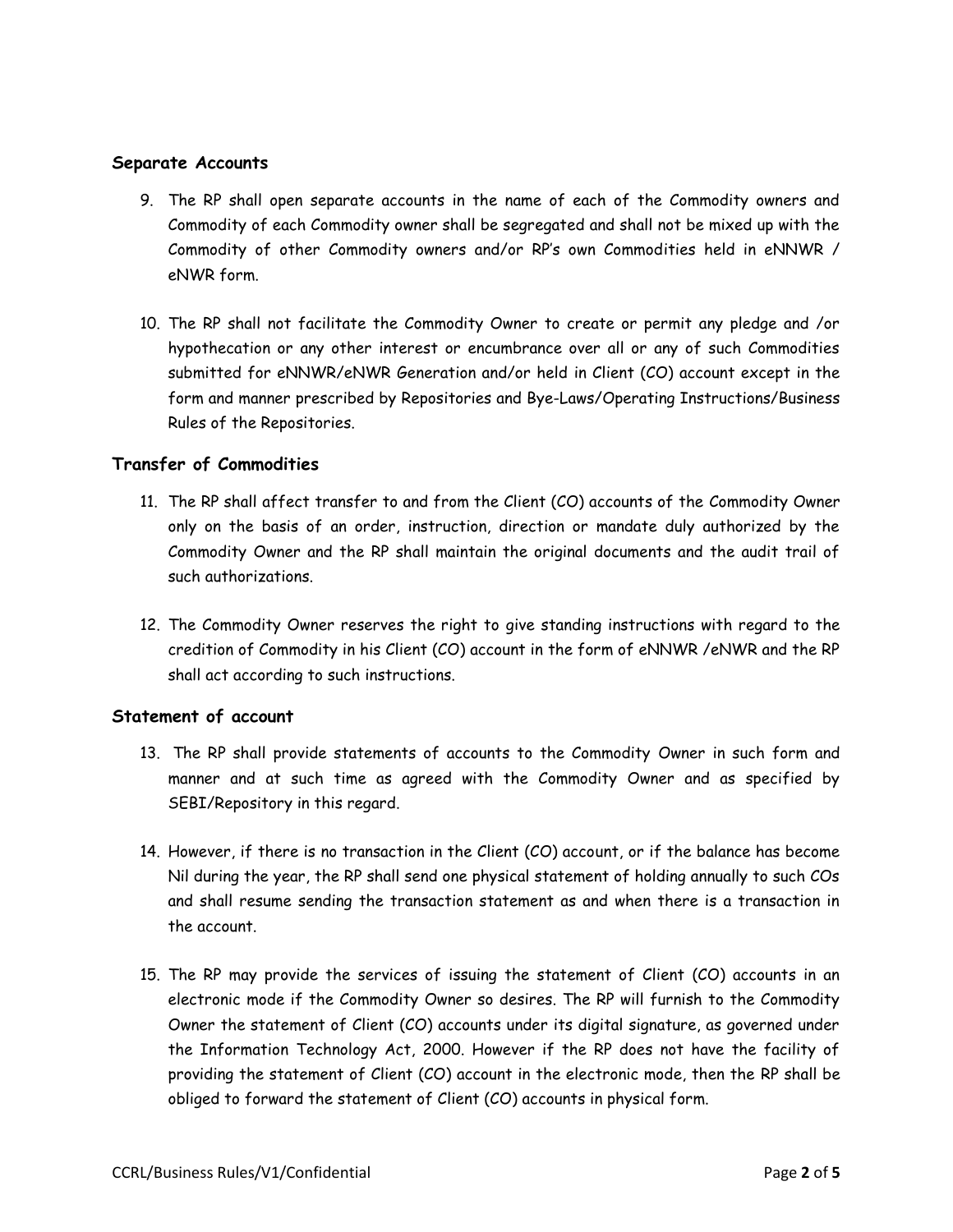16. In case of Basic Services Client (CO) Accounts, the RP shall send the transaction statements as mandated by SEBI, Authority and/or Repository from time to time.

# **Manner of Closure of Client (CO) account**

- 17. The RP shall have the right to close the Client (CO) account of the Commodity Owner, for any reasons whatsoever, provided the RP has given a notice in writing of not less than thirty days to the Commodity Owner as well as to the Repository. Similarly, the Commodity Owner shall have the right to close his/her Client (CO) account held with the RP provided no charges are payable by him/her to the RP. In such an event, the Commodity Owner shall specify whether the balances in their Client (CO) account should be transferred to another Client (CO) account of the Commodity Owner held with another RP or to withdraw the Commodity (eNWR / eNNWR) balances held.
- 18. Based on the instructions of the Commodity Owner, the RP shall initiate the procedure for transferring such Commodity (eNWR / eNNWR) balances or withdraw such Commodity (eNWR / eNNWR) balances within a period of thirty days as per procedure specified from time to time by the Repository. Provided further, closure of Client (CO) account shall not affect the rights, liabilities and obligations of either the Commodity Owner or the RP and shall continue to bind the Parties to their satisfactory completion.

# **Default in payment of charges**

- 19. In event of Commodity Owner committing a default in the payment of any amount provided in Clause 5 & 6 within a period of thirty days from the date of demand, without prejudice to the right of the RP to close the Client (CO) account of the Commodity Owner, the RP may charge interest at a rate as specified by the Repository from time to time for the period of such default.
- 20. In case the Commodity Owner has failed to make the payment of any of the amounts as provided in Clause 5 & 6 specified above, the RP after giving two days notice to the Commodity Owner shall have the right to stop processing of instructions of the Commodity Owner till such time he makes the payment along with interest, if any.

# **Liability of the Repository**

21. As per Warehousing (Development and Regulation) Act, 2007, without prejudice to the provisions of any other law for the time being in force, any loss caused to the Commodity owner due to the negligence of the Repository or the RP, the Repository shall indemnify such Commodity owner.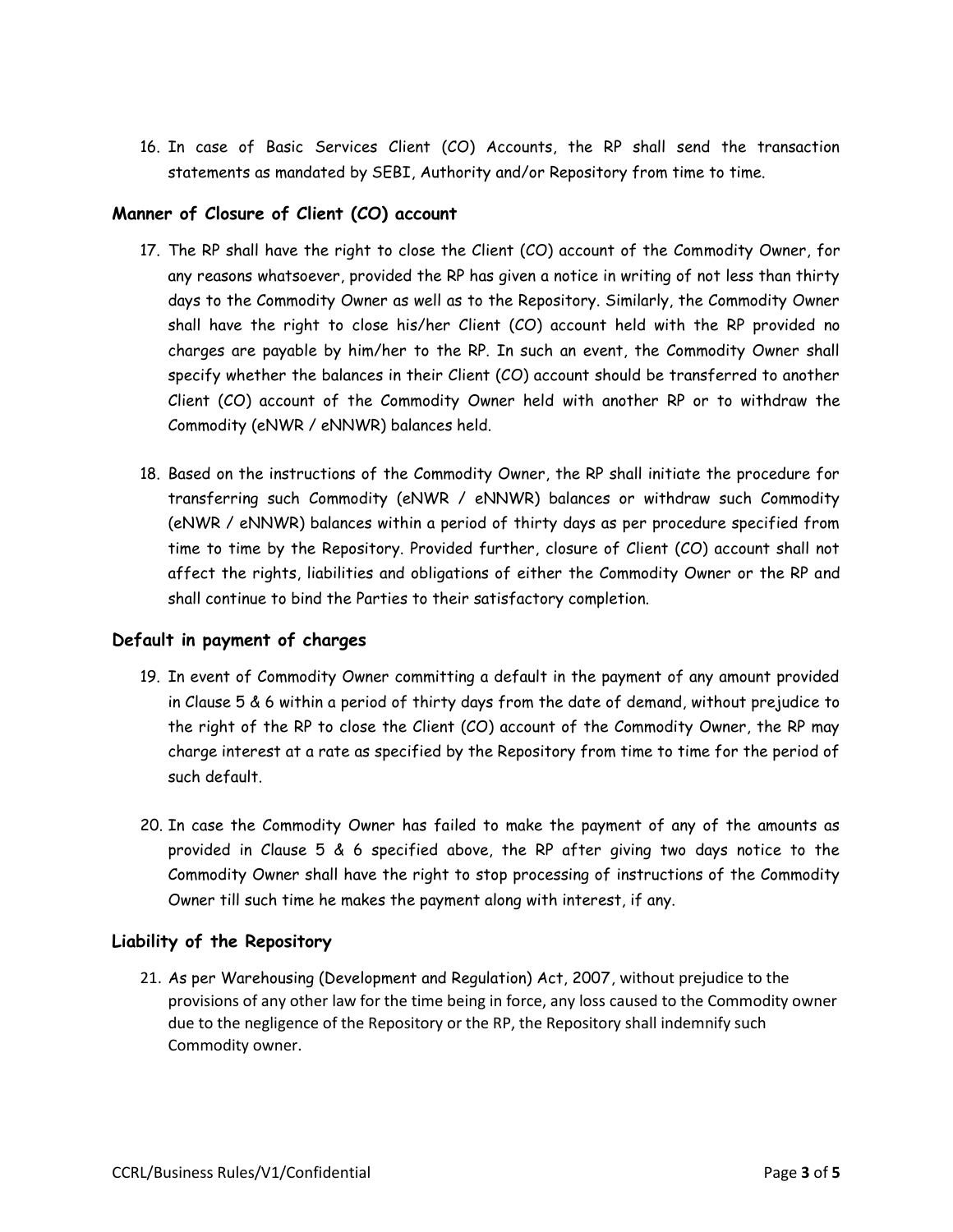21. 1 Where the loss due to the negligence of the RP under Clause (1) above, is indemnified by the Repository, the Repository shall have the right to recover the same from such RP.

### **Freezing/ De-freezing of accounts**

- 22. The Commodity Owner may exercise the right to freeze/de-freeze his/her Client (CO) account maintained with the RP in accordance with the procedure and subject to the restrictions laid down under the Bye Laws and Business Rules/Operating Instructions.
- 23. The RP or the Repository shall have the right to freeze/de-freeze the accounts of the Commodity Owners on receipt of instructions received from the Authority, any other regulator or court or any statutory authority.

#### **Redressal of Investor grievance**

24. The RP shall redress all grievances of the Commodity Owner against the RP within a period of thirty days from the date of receipt of the complaint.

#### **Authorized representative**

25. Commodity Owner shall, along with the account opening form, furnish to the RP, a list of officials authorized by her/him/them, who shall represent and interact on her /his/ their behalf with the RP. Any change in such list including additions, deletions or alterations thereto shall be forthwith communicated to the Participant.

#### **Law and Jurisdiction**

- 26. In addition to the specific rights set out in this document, the RP and the Commodity owner shall be entitled to exercise any other rights which the RP or the Commodity Owner may have under the Rules, Bye Laws and Regulations of the respective Repository in which the Client (CO) account is opened and circulars/notices issued there under or Rules and Regulations of WDRA.
- 27. The provisions of this document shall always be subject to Government notification, rules, regulations, guidelines and circulars/ notices issued by WDRA and Rules, Regulations and Bye-laws of the relevant Repository, where the Commodity Owner maintains his/ her account, that may be in force from time to time.